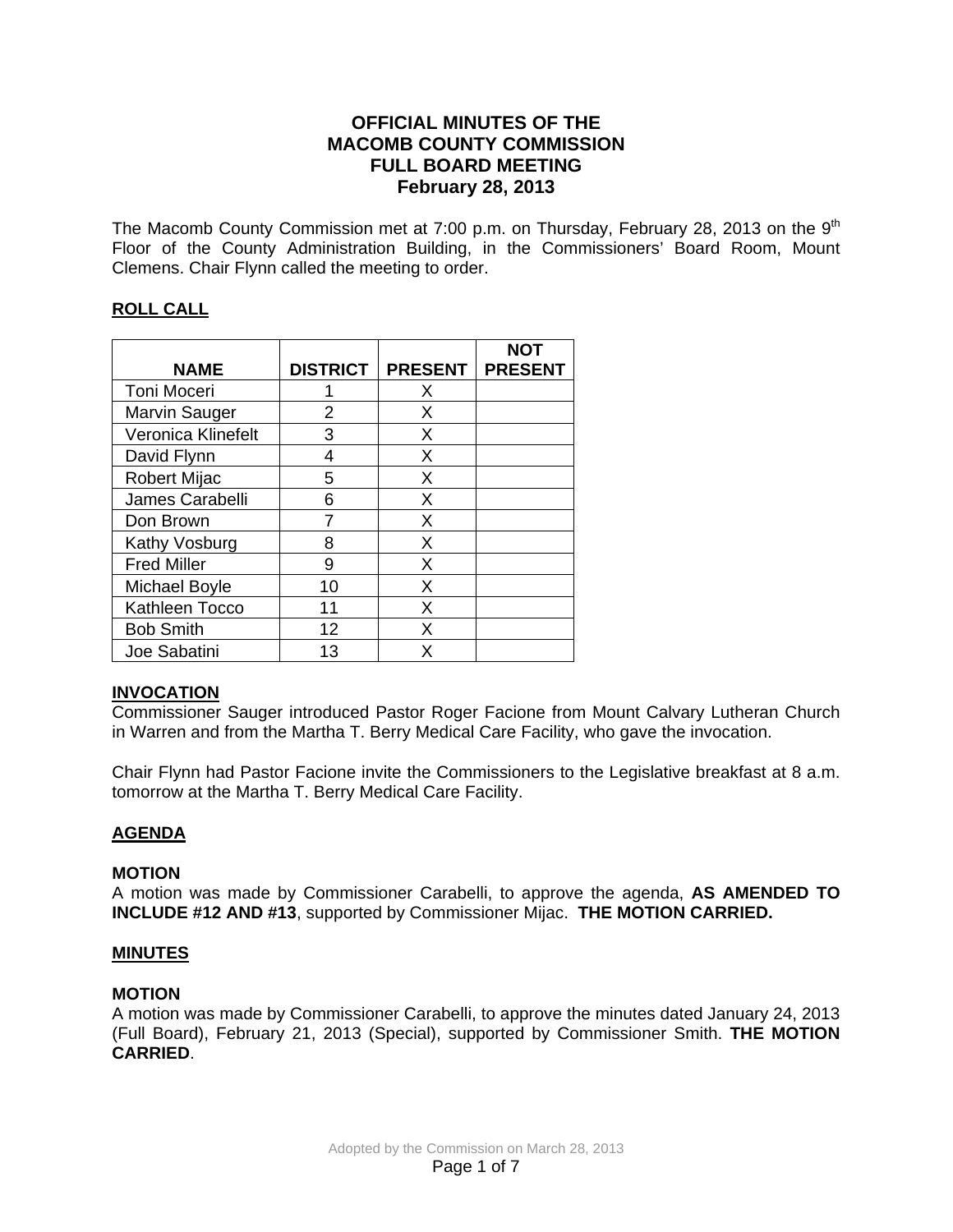#### **PUBLIC PARTICIPATION**

None

## **APPROVAL OF HENRY FORD MACOMB HOSPITAL AS THE OCCUPATIONAL HEALTH CARE SERVICES PROVIDER FOR COUNTY OF MACOMB**

#### **MOTION**

A motion was made by Commissioner Klinefelt, to concur in the recommendation of the Risk & Insurance Manager in approving the selection of "Henry Ford Macomb Hospital" as the Occupational Health Care Services provider for the County of Macomb, the term of the contract being three (3) years – March 1, 2013 through February 29, 2016, with the following amendments to the contract:

- 1. Page 1, paragraph 2, add the word "accident" after the word "post"
- 2. Page 1, paragraph 3, change the word "prove" to "provide"
- 3. Page 1, Section A, 3rd paragraph, 1st sentence, add an "s" to the word "include"

Independent counsel indicated the contract could not be changed and Commissioner Klinefelt **WITHDREW HER MOTION**.

#### **MOTION**

A motion was made by Commissioner Miller, to concur in the recommendation of the Risk & Insurance Manager in approving the selection of "Henry Ford Macomb Hospital" as the Occupational Health Care Services provider for the County of Macomb. The term of this contract will be three (3) years – March 1, 2013 through February 29, 2016, supported by Commissioner Vosburg.

Independent counsel recommended tabling the motion to present the changes to the OCE. Commissioner Miller **WITHDREW HIS MOTION.**

#### **MOTION**

- **R13-020** A motion was made by Commissioner Miller, to send the contract back to the OCE with the suggested changes below, offered by Klinefelt, and refer the matter to the Full Board meeting on March 14, 2013, supported by Vosburg:
- 1) Page 1, paragraph 2, add the word "accident" after the word "post"
- 2) Page 1, paragraph 3, change the word "prove" to "provide"
- 3) Page 1, Section A, 3rd paragraph, 1st sentence, add an "s" to the word "include"<br>4) Page 4, Section 4.1, change "February, 2013" to "March 1, 2013" and chan
- Page 4, Section 4.1, change "February, 2013" to "March 1, 2013" and change the sentence following to: "The County reserves the right to extend this contract on a year-to-year basis upon approval of the County Executive and the Board of Commissioners."
- 5) Page 4, Section 4.2, change "(3)" to "(30)"
- 6) Page 40, Section 6.2, change to read: "HFHM agrees to indemnify, hold harmless and defend the county, its agents, servants, and employees against any and all lawsuits, claims, demands, liabilities, losses and expenses, including court costs and reasonable attorney fees, for or on account of an injury to any person or any death at any time resulting from such injury to any person or damage to property, which is caused by or resulting from the sole negligence of HFMH or its employees.

## **THE MOTION CARRIED.**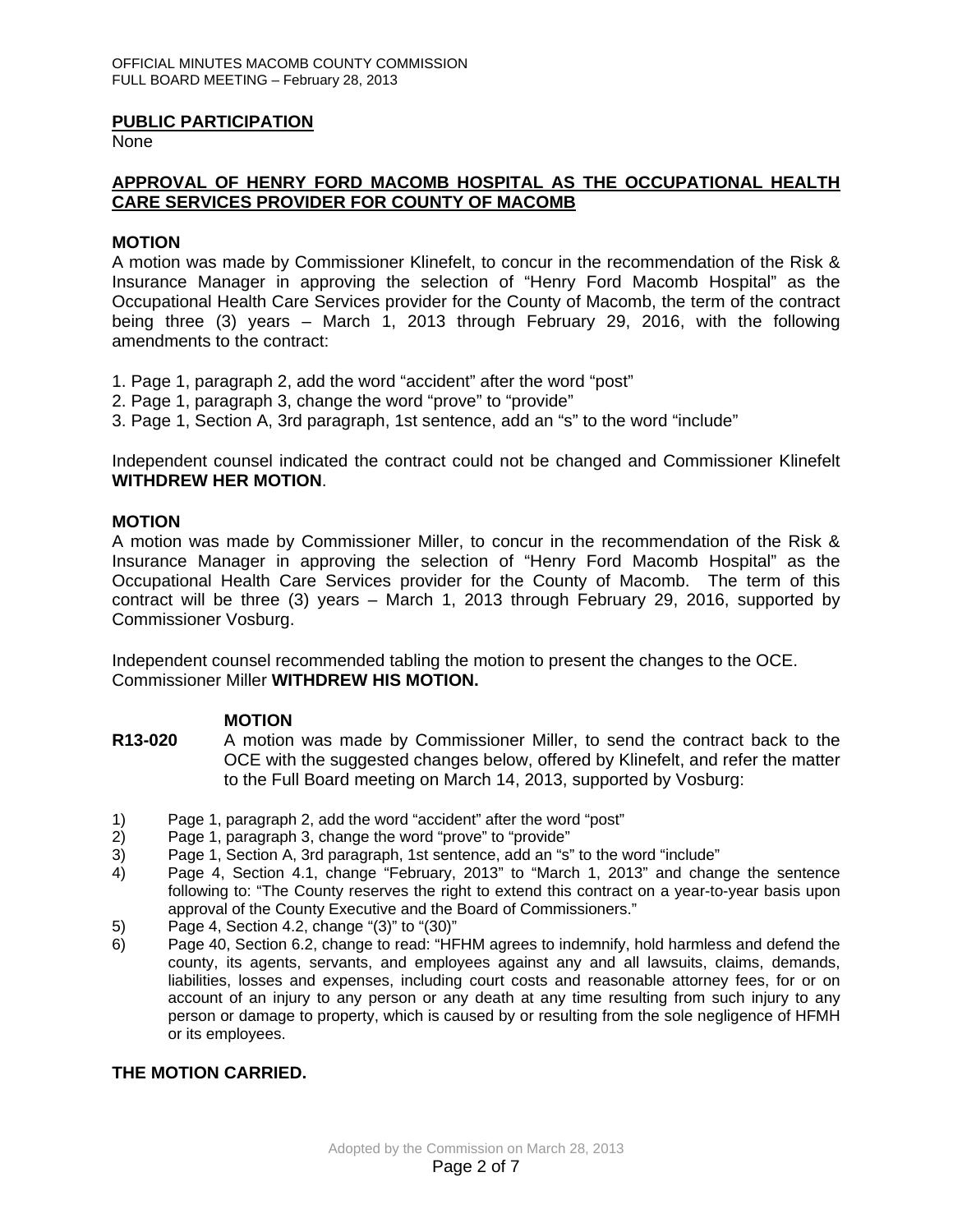### **BOARD CHAIR REPORT**

#### **MOTION**

**R13-021** A motion was made by Commissioner Tocco, to receive and file the Board Chair report for February 2013, supported by Commissioner Carabelli. **THE MOTION CARRIED.** 

### **GOVERNMENT OPERATIONS COMMITTEE MEETING – February 25, 2013**

The clerk read the recommendations from the Government Operations Committee and a motion was made by Chair Tocco, supported by Vice-Chair Flynn, to adopt the committee recommendations:

- **R13-022** Approve the County Executive's appointments to the Ethics Board as follows: Germaine Jackson and James Caygill, five year terms expiring February 1, 2017; further, a copy of this Board of Commissioners' action is directed to be delivered forthwith to the Office of the County Executive.
- **R13-023** Approve the County Executive's appointment of John Paul Rea to the position of SEMCOG Executive Committee Alternate to Mark A. Hackel, as outlined in County Executive's February 1, 2013 memorandum; further, a copy of this Board of Commissioners' action is directed to be delivered forthwith to the Office of the County Executive.
- **R13-024** Concur in the recommendation of the County Executive and approve the appointment of Julie Gatti to the Regional Transit Authority (RTA) Board (term to be designated); further, a copy of this Board of Commissioners' action is directed to be delivered forthwith to the Office of the County Executive.

## **THE MOTION CARRIED.**

## **AD HOC COMMITTEE ON BOARD RULES – February 25, 2013**

The clerk read the recommendation from the Ad Hoc Committee on Board Rules and a motion was made by Chair Tocco, supported by Vice-Chair Brown, to adopt the committee recommendation:

**R13-025** Approve the proposed Board of Commissioners Rules of Procedure; further, a copy of this Board of Commissioners' action is directed to be delivered forthwith to the Office of the County Executive.

#### **THE MOTION CARRIED.**

#### **FINANCE COMMITTEE MEETING – February 27, 2013**

The clerk read the recommendations from the Finance Committee and a motion was made by Chair Miller, supported by Vice-Chair Moceri, to adopt the committee recommendations:

**R13-026** Concur in the request of the Sheriff's Office and Finance Department and approve 2013 budget adjustments of rolling forward the ending 2012 balances in the following accounts: Target Grant, Jail Ministry, Booking Fee, OWI Forfeiture, Honor Guard, MACE, SET State, SET Federal and Act 302 Training; Further, this budget action addresses budgetary issues only. It does not constitute the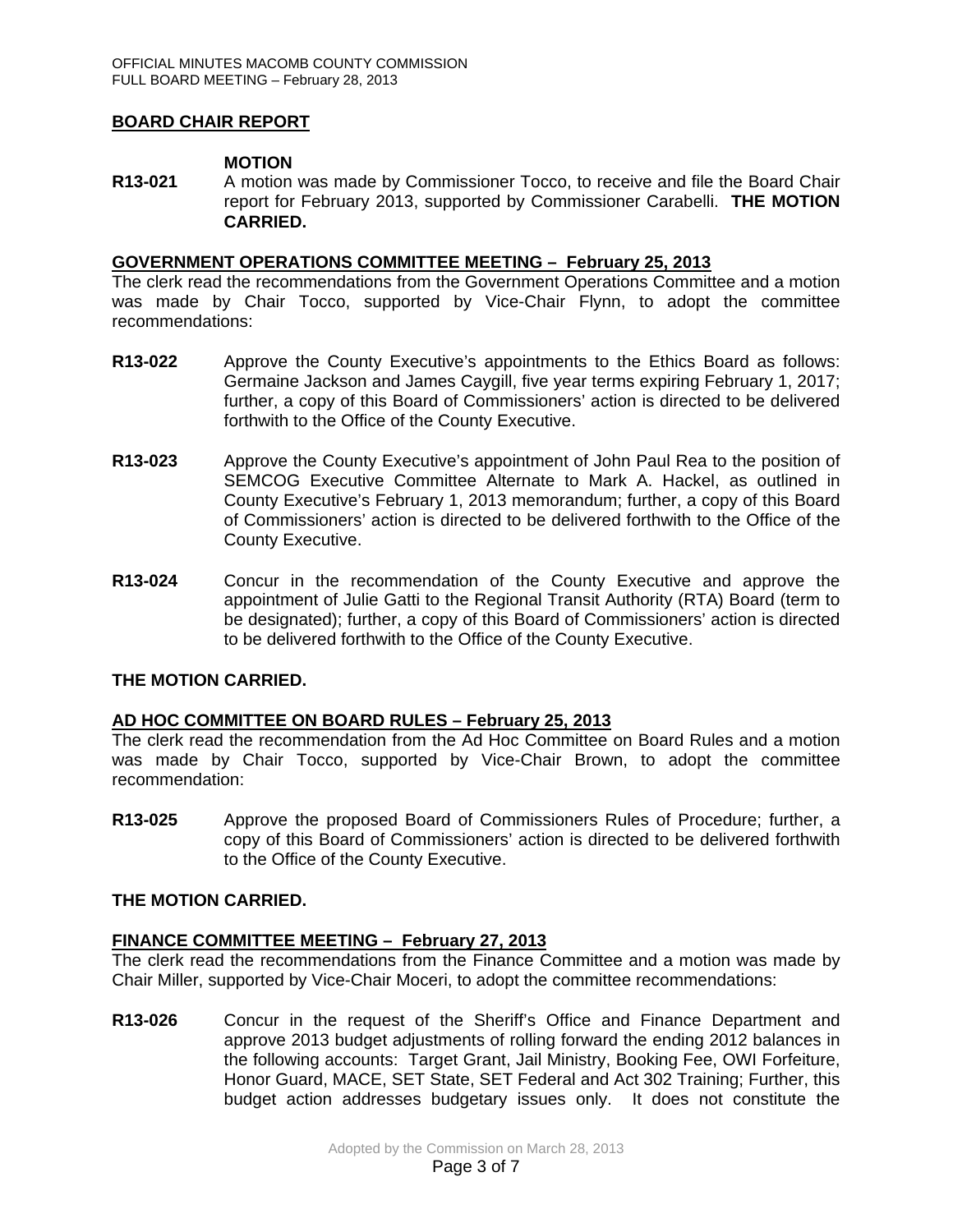Commission's approval of any County contract. If a contract requires Commission approval under the County's Contracting Policy or the County's Procurement Ordinance, such approval must be sought separately; Further, a copy of this Board of Commissioners' action is directed to be delivered forthwith to the Office of the County Executive.

- **R13-027** Authorize a budget amendment in the amount of \$68,000 to provide funding that will allow the Clerk/Register of Deeds to hire five temporary workers for up to six months. The budget amendment will be budget neutral by increasing charges for services revenue by \$68,000, with corresponding increases in salaries and wages of \$62,900 and fringe benefits of \$5,100; Further, this budget action addresses budgetary issues only. It does not constitute the Commission's approval of any County contract. If a contract requires Commission approval under the County's Contracting Policy or the County's Procurement Ordinance, such approval must be sought separately; Further, a copy of this Board of Commissioners' action is directed to be delivered forthwith to the Office of the County Executive.
- **R13-028** Authorize a budget amendment in the amount of \$13,600 to provide funding that will allow the Clerk/Register of Deeds to hire one temporary worker for up to six months. The budget amendment will be budget neutral by increasing charges for services revenue by \$13,600, with a corresponding increase in expenses of \$13,600 (salaries and wages  $$12,575 + fringe$  benefits \$1,025); Further, this budget action addresses budgetary issues only. It does not constitute the Commission's approval of any County contract. If a contract requires Commission approval under the County's Contracting Policy or the County's Procurement Ordinance, such approval must be sought separately; Further, a copy of this Board of Commissioners' action is directed to be delivered forthwith to the Office of the County Executive.
- **R13-029** Authorize the Finance Department to hire the retired Equalization Manager who retired on February 1, 2013, as a part-time temporary employee in the Equalization Department until such time that the vacant full-time budgeted position is filled, for a period not to exceed 180 days, per County Charter Section 10.6.2; Further, a copy of this Board of Commissioners' action is directed to be delivered forthwith to the Office of the County Executive.
- **R13-030** Approve increases in budget revenues and expenses in the amount of \$58.28 which is 2012 fund balance roll forward for the Board of Commissioners Green Schools Program; Further, this budget action addresses budgetary issues only. It does not constitute the Commission's approval of any County contract. If a contract requires Commission approval under the County's Contracting Policy or the County's Procurement Ordinance, such approval must be sought separately; Further, a copy of this Board of Commissioners' action is directed to be delivered forthwith to the Office of the County Executive.
- **R13-031** Approve increases in budget revenues and expenses in the amount of \$8,181.40 which is 2012 fund balance roll forward for the Board of Commissioners Tri-County Summit Meeting Expense Fund; Further, this budget action addresses budgetary issues only. It does not constitute the Commission's approval of any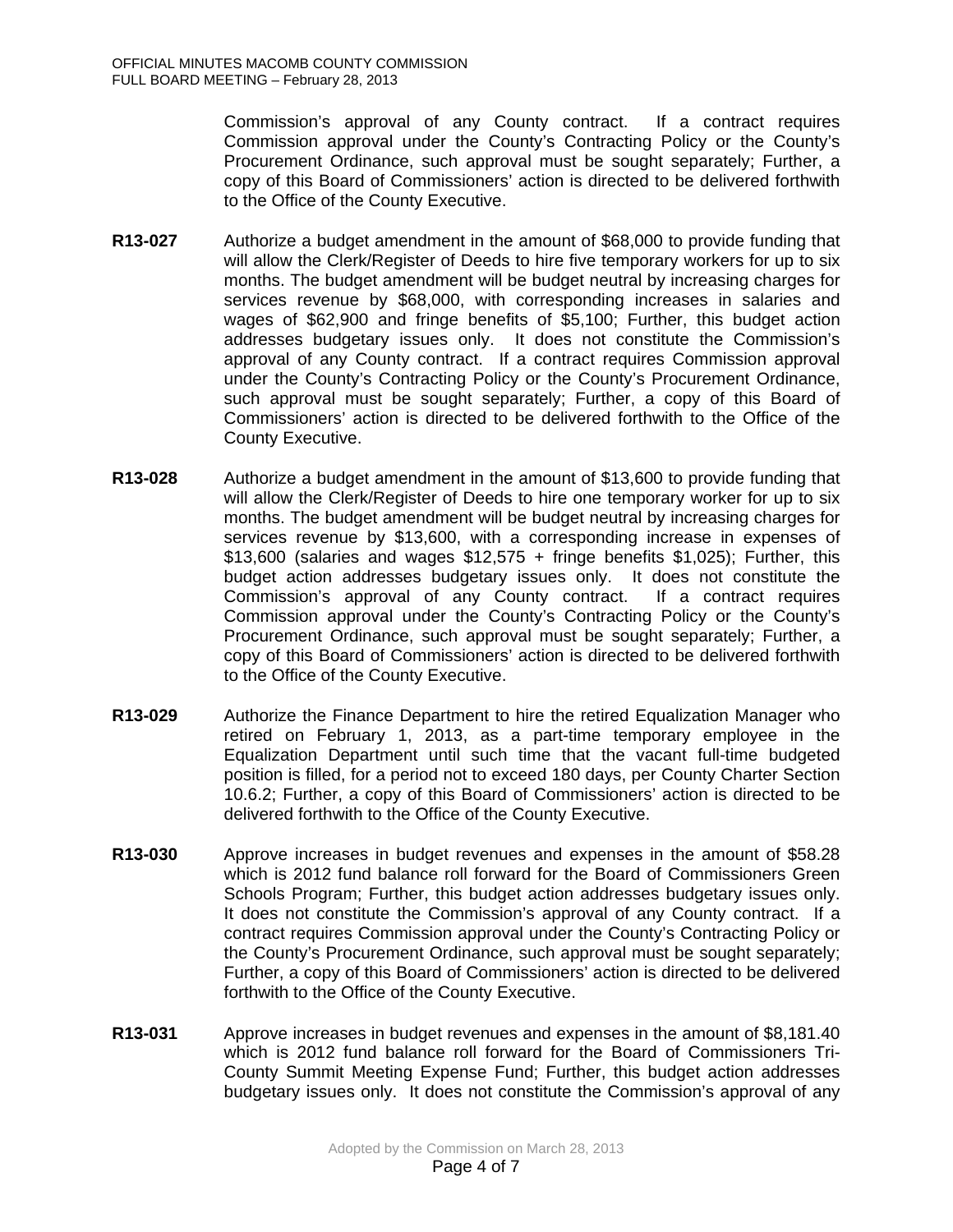County contract. If a contract requires Commission approval under the County's Contracting Policy or the County's Procurement Ordinance, such approval must be sought separately; Further, a copy of this Board of Commissioners' action is directed to be delivered forthwith to the Office of the County Executive.

Commissioner Brown asked to separate item #4.

## **THE MOTION CARRIED.**

#### **SEPARATED MOTION**

**R13-032** Authorize a budget amendment in the amount of \$10,000 to provide funding for increased costs due to increased concealed pistol license applications. The budget amendment will be budget neutral by increasing 2013 "charges for services revenue" by \$10,000 and increasing 2013 expenses by \$10,000; Further, this budget action addresses budgetary issues only. It does not constitute the Commission's approval of any County contract. If a contract requires Commission approval under the County's Contracting Policy or the County's Procurement Ordinance, such approval must be sought separately; Further, a copy of this Board of Commissioners' action is directed to be delivered forthwith to the Office of the County Executive.

### **THE MOTION CARRIED.**

# **CORRESPONDENCE FROM EXECUTIVE**

None

## **APPROVE MEMORANDUM FROM INDEPENDENT COUNSEL RE: BUDGET AMENDMENTS FROM COUNTYWIDE ELECTED OFFICIALS**

**MOTION**<br>**R13-033** A motion **R13-033** A motion was made by Commissioner Sauger, to approve the January 25, 2013 memorandum from Scott Smith of Clark Hill regarding proposed budget amendments from countywide elected officials and forward a copy to all countywide elected officials, supported by Commissioner Tocco.

#### **THE MOTION CARRIED.**

## **MEMORANDUM FROM CORPORATION COUNSEL RE: INTERGOVERNMENTAL AGREEMENT FOR REGIONAL EMERGENCY DISPATCH SERVICES**

#### **MOTION**

**R13-034** A motion was made by Commissioner Sabatini, to receive and file the February 28, 2013 memorandum from George Brumbaugh regarding the Intergovernmental Agreement for Regional Emergency Dispatch Services, supported by Commissioner Brown.

**THE MOTION CARRIED.**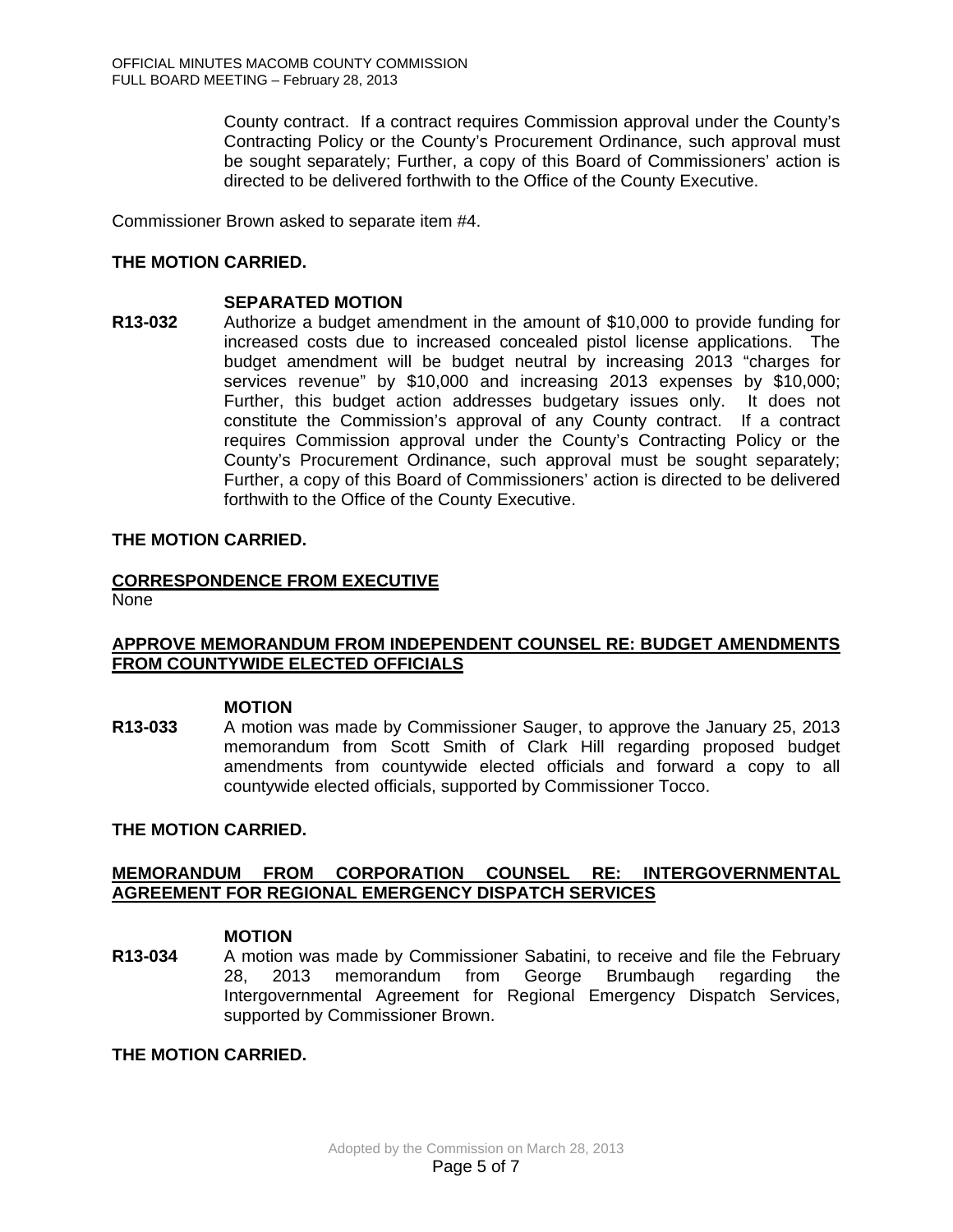## **RESOLUTIONS**

#### **MOTION**

A motion was made by Commissioner Vosburg, to adopt the following Resolution, supported by Commissioner Klinefelt.

**R13-035** Designating Public Fund Depositories in compliance with Act 40 Public Acts of 1932 as amended (offered by Board Chair on behalf of Board; recommended by Finance Committee on 02/27/13)

#### **THE MOTION CARRIED.**

#### **PROCLAMATIONS**

#### **MOTION**

A motion was made by Commissioner Sabatini, to adopt the following Proclamations, supported by Commissioner Miller.

- **R13-036** Commending Nora Cassidy on Honor of being chosen St. Patrick's Day Parade Grand Marshall (offered by Klinefelt; recommended by Finance Committee on 02/27/13, Proc. #13-04)
- **R13-037** Commending Village of Romeo 175<sup>th</sup> Anniversary (offered by Brown; recommended by Finance Committee on 02/27/13, Proc. #13-05)
- **R13-038** Commemorating the renaming of the Macomb Township Post Office to Lance Corporal Anthony A. DiLisio Clinton-Macomb Carrier Annex (offered by Sabatini; recommended by Finance Committee on 02/27/13, Proc. #13-02)

#### **THE MOTION CARRIED.**

#### **NEW BUSINESS**

Commissioner Smith acknowledged Chief Judge David Viviano's appointment to the Supreme Court. Chair Flynn indicated a proclamation was being prepared for him and that Judge Foster would be Acting Chief Judge in the interim.

#### **PUBLIC PARTICIPATION**

None